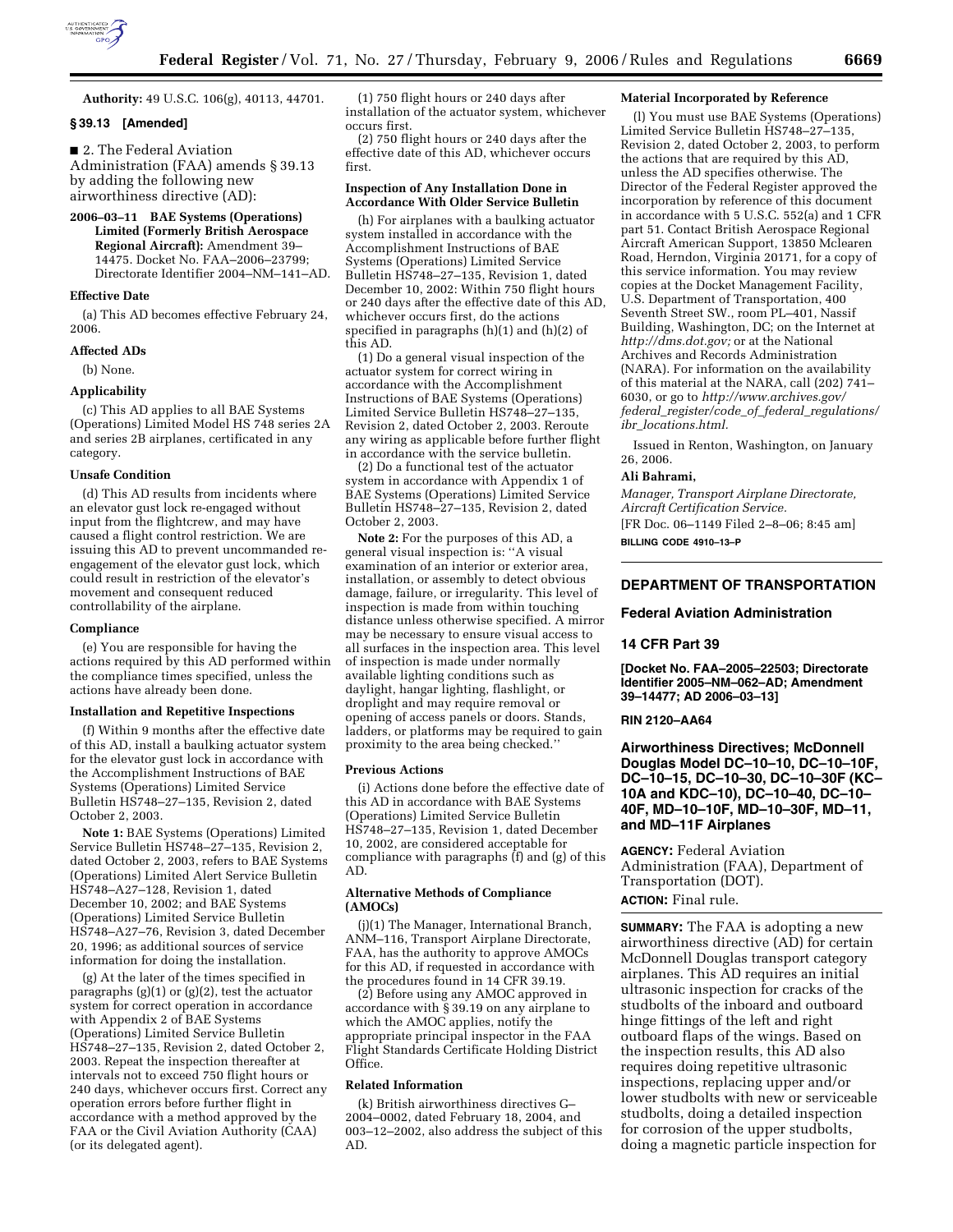cracks of studbolts, and changing the protection treatment; as applicable. This AD results from reports of corrosion and failures of the upper and lower studbolts of the outboard flaps inboard and outboard hinge fittings. We are issuing this AD to prevent corrosion and subsequent cracking of studbolts, which could result in failure of the flap hinge fittings and their possible separation from the wing rear spar, and consequent reduced controllability of the airplane. **DATES:** This AD becomes effective March 16, 2006.

The Director of the Federal Register approved the incorporation by reference of certain publications listed in the AD as of March 16, 2006.

**ADDRESSES:** You may examine the AD docket on the Internet at *http:// dms.dot.gov* or in person at the Docket Management Facility, U.S. Department of Transportation, 400 Seventh Street SW., Nassif Building, Room PL–401, Washington, DC.

Contact Boeing Commercial Airplanes, Long Beach Division, 3855 Lakewood Boulevard, Long Beach, California 90846, Attention: Data and Service Management, Dept. C1–L5A (D800–0024), for service information identified in this AD.

# **FOR FURTHER INFORMATION CONTACT:**

Maureen Moreland, Aerospace Engineer, Airframe Branch, ANM–120L, FAA, Los Angeles Aircraft Certification Office, 3960 Paramount Boulevard, Lakewood, California 90712–4137; telephone (562) 627–5238; fax (562) 627–5210.

# **SUPPLEMENTARY INFORMATION:**

# **Examining the Docket**

You may examine the airworthiness directive (AD) docket on the Internet at *http://dms.dot.gov* or in person at the Docket Management Facility office between 9 a.m. and 5 p.m., Monday through Friday, except Federal holidays. The Docket Management Facility office (telephone (800) 647–5227) is located on the plaza level of the Nassif Building at the street address stated in the **ADDRESSES** section.

#### **Discussion**

The FAA issued a notice of proposed rulemaking (NPRM) to amend 14 CFR

part 39 to include an AD that would apply to certain McDonnell Douglas Model DC–10–10, DC–10–10F, DC–10– 15, DC–10–30, DC–10–30F (KC–10A and KDC–10), DC–10–40, DC–10–40F, MD–10–10F, MD–10–30F, MD–11, and MD–11F airplanes. That NPRM was published in the **Federal Register** on September 22, 2005 (70 FR 55598). That NPRM proposed to require an initial ultrasonic inspection for cracks of the studbolts of the inboard and outboard hinge fittings of the left and right outboard flaps of the wings. Based on the inspection results, that NPRM also proposed to require doing repetitive ultrasonic inspections, replacing upper and/or lower studbolts with new or serviceable studbolts, doing a detailed inspection for corrosion of the upper studbolts, doing a magnetic particle inspection for cracks of studbolts, and changing the protection treatment; as applicable.

## **Comments**

We provided the public the opportunity to participate in the development of this AD. We have considered the comments received.

## **Request To Consider Parts Availability**

One commenter requests that we consider parts availability before setting an effective date for the AD. The commenter states that there are no kits available to do the proposed replacement. The commenter also states that most quantities of studbolts are minimal (less than 50 available) with additional orders coming in from suppliers in the first half of 2006.

We agree to consider parts availability, but do not agree that there is a shortage of parts. The AD specifies several options for continued operation with existing studbolts that are found not to be cracked. Options include installing new bolts with increased corrosion protections; treating existing studbolts with corrosion protection in accordance with a method approved by us; and replacing the studbolts with equivalent studbolts with follow-on repetitive inspections.

In addition, the airplane manufacturer has informed us that they have developed corrosion protection

methodologies and will pursue approval from us once the final rule is issued. We will support this effort. The airplane manufacturer also has informed us that they are scheduled to receive studbolts in March of 2006 to support the required replacement of failed studbolts. For operators that initiate a program to replace all the studbolts as terminating action, the airplane manufacturer recommends placing a specific purchase order for the part numbers and quantities of studbolts required, along with a time frame that supports their replacement program.

In light of these findings, we have determined that no change to the final rule is necessary.

# **Clarification of Alternative Method of Compliance (AMOC) Paragraph**

We have revised this action to clarify the appropriate procedure for notifying the principal inspector before using any approved AMOC on any airplane to which the AMOC applies.

#### **Clarification of Replacement**

In paragraph (j)(4) of the NPRM, we inadvertently omitted the reference to the service bulletin. We have revised that paragraph to include the phrase ''in accordance with the service bulletin.''

# **Conclusion**

We have carefully reviewed the available data, including the comments received, and determined that air safety and the public interest require adopting the AD with the change described previously. We have determined that this change will neither increase the economic burden on any operator nor increase the scope of the AD.

## **Costs of Compliance**

There are about 594 airplanes of the affected design in the worldwide fleet. This AD will affect about 297 U.S. registered Model DC–10–10, DC–10– 10F, DC–10–15, DC–10–30, DC–10–30F (KC–10A and KDC–10), DC–10–40, DC– 10–40F, MD–10–10F, and MD–10–30F airplanes; and 69 Model MD–11 and –11F airplanes.

# ESTIMATED COSTS FOR REQUIRED ACTIONS

| Action | Work<br>hours | Average labor<br>rate per hour | Parts | Cost per<br>airplane | Number of<br>U.S.-registered<br>airplanes | Fleet cost |
|--------|---------------|--------------------------------|-------|----------------------|-------------------------------------------|------------|
|        | 16            | \$65                           | None  | \$1.040              | 366                                       | \$380.640  |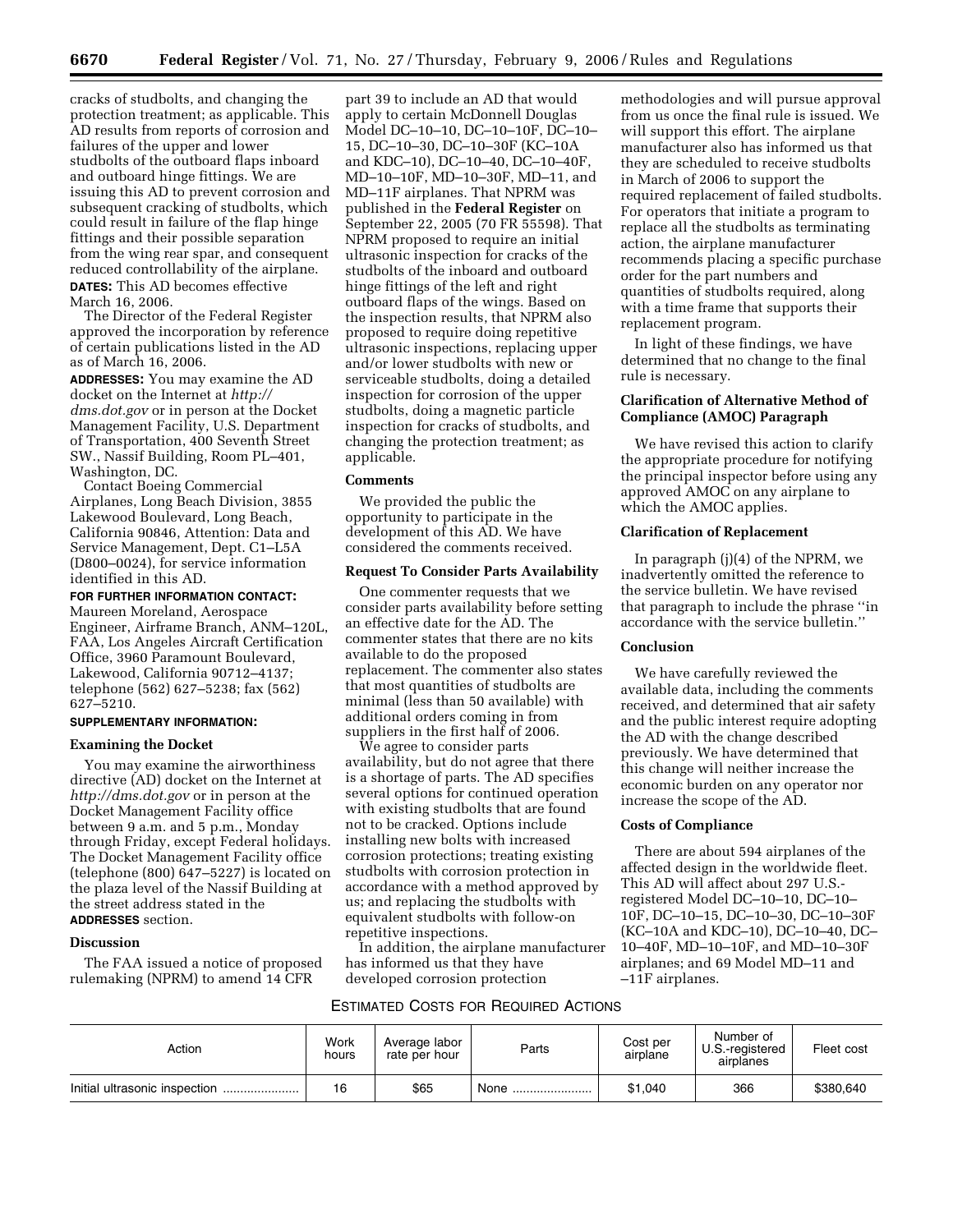# **Authority for This Rulemaking**

Title 49 of the United States Code specifies the FAA's authority to issue rules on aviation safety. Subtitle I, section 106, describes the authority of the FAA Administrator. Subtitle VII, Aviation Programs, describes in more detail the scope of the Agency's authority.

We are issuing this rulemaking under the authority described in subtitle VII, part A, subpart III, section 44701, ''General requirements.'' Under that section, Congress charges the FAA with promoting safe flight of civil aircraft in air commerce by prescribing regulations for practices, methods, and procedures the Administrator finds necessary for safety in air commerce. This regulation is within the scope of that authority because it addresses an unsafe condition that is likely to exist or develop on products identified in this rulemaking action.

# **Regulatory Findings**

We have determined that this AD will not have federalism implications under Executive Order 13132. This AD will not have a substantial direct effect on

the States, on the relationship between the national government and the States, or on the distribution of power and responsibilities among the various levels of government.

For the reasons discussed above, I certify that this AD:

(1) Is not a ''significant regulatory action'' under Executive Order 12866;

(2) Is not a ''significant rule'' under DOT Regulatory Policies and Procedures (44 FR 11034, February 26, 1979); and

(3) Will not have a significant economic impact, positive or negative, on a substantial number of small entities under the criteria of the Regulatory Flexibility Act.

We prepared a regulatory evaluation of the estimated costs to comply with this AD and placed it in the AD docket. See the **ADDRESSES** section for a location to examine the regulatory evaluation.

#### **List of Subjects in 14 CFR Part 39**

Air transportation, Aircraft, Aviation safety, Incorporation by reference, Safety.

#### **Adoption of the Amendment**

■ Accordingly, under the authority delegated to me by the Administrator,

TABLE 1.—APPLICABILITY

the FAA amends 14 CFR part 39 as follows:

# **PART 39—AIRWORTHINESS DIRECTIVES**

■ 1. The authority citation for part 39 continues to read as follows:

**Authority:** 49 U.S.C. 106(g), 40113, 44701.

#### **§ 39.13 [Amended]**

#### ■ 2. The Federal Aviation

Administration (FAA) amends § 39.13 by adding the following new airworthiness directive (AD):

#### **2006–03–13 McDonnell Douglas:**

Amendment 39–14477. Docket No. FAA–2005–22503; Directorate Identifier 2005–NM–062–AD.

# **Effective Date**

(a) This AD becomes effective March 16, 2006.

#### **Affected ADs**

(b) None.

#### **Applicability**

(c) This AD applies to McDonnell Douglas airplanes identified in Table 1 of this AD, certificated in any category.

| Model-                                                                                                                                        | As identified in-                                            |
|-----------------------------------------------------------------------------------------------------------------------------------------------|--------------------------------------------------------------|
| $(1)$ DC-10-10, DC-10-10F, DC-10-15, DC-10-30, DC-10-30F (KC-<br>10A and KDC-10), DC-10-40, DC-10-40F, MD-10-10F and MD-<br>10-30F airplanes. | Boeing Service Bulletin DC10-57-154, dated February 2, 2005. |
|                                                                                                                                               | Boeing Service Bulletin MD11-57-076, dated February 2, 2005. |

#### **Unsafe Condition**

(d) This AD was prompted by reports of corrosion and failures of the upper and lower studbolts of the outboard flaps inboard and outboard hinge fittings. We are issuing this AD to prevent corrosion and subsequent cracking of studbolts, which could result in failure of the flap hinge fittings and their possible separation from the wing rear spar, and consequent reduced controllability of the airplane.

#### **Compliance**

(e) You are responsible for having the actions required by this AD performed within the compliance times specified, unless the actions have already been done.

#### **Service Bulletins**

(f) The term ''service bulletin,'' as used in this AD, means the Accomplishment

Instructions of the applicable service bulletin listed in Table 1 of this AD.

## **Ultrasonic Inspection**

(g) Do an ultrasonic inspection for cracks of the upper and lower studbolts (upper studbolts only for Model MD–11 and –11F airplanes) of the inboard and outboard hinge fittings of the left and right outboard flaps of the wings, in accordance with the service bulletin. Inspect within 72 months from the time the studbolts were last replaced, or within 24 months after the effective date of this AD, whichever occurs later.

## **Condition 1: No Cracked Studbolts**

(h) If no cracked upper or lower studbolt is detected during any ultrasonic inspection required by paragraph (g) of this AD, do the actions specified in paragraph (i), (j), or (k) of this AD.

#### **Condition 1, Option 1: Repetitive Inspections**

(i) Repeat the ultrasonic inspection required by paragraph (g) of this AD thereafter at intervals not to exceed 24 months, until the action in paragraph (j)(1),  $(j)(2)$ ,  $(k)(1)$ ,  $(k)(2)(i)$ ,  $(o)(1)$ , or  $(o)(2)(i)$  of this AD is done.

### **Condition 1, Option 2: Replacement**

(j) Within 72 months from the time the studbolts were last replaced, or within 24 months after the effective date of this AD, whichever occurs later, do any one of the replacements in Table 2 of this AD. Thereafter, at the times specified in Table 2, repeat the ultrasonic inspection required by paragraph (g) of this AD (if applicable).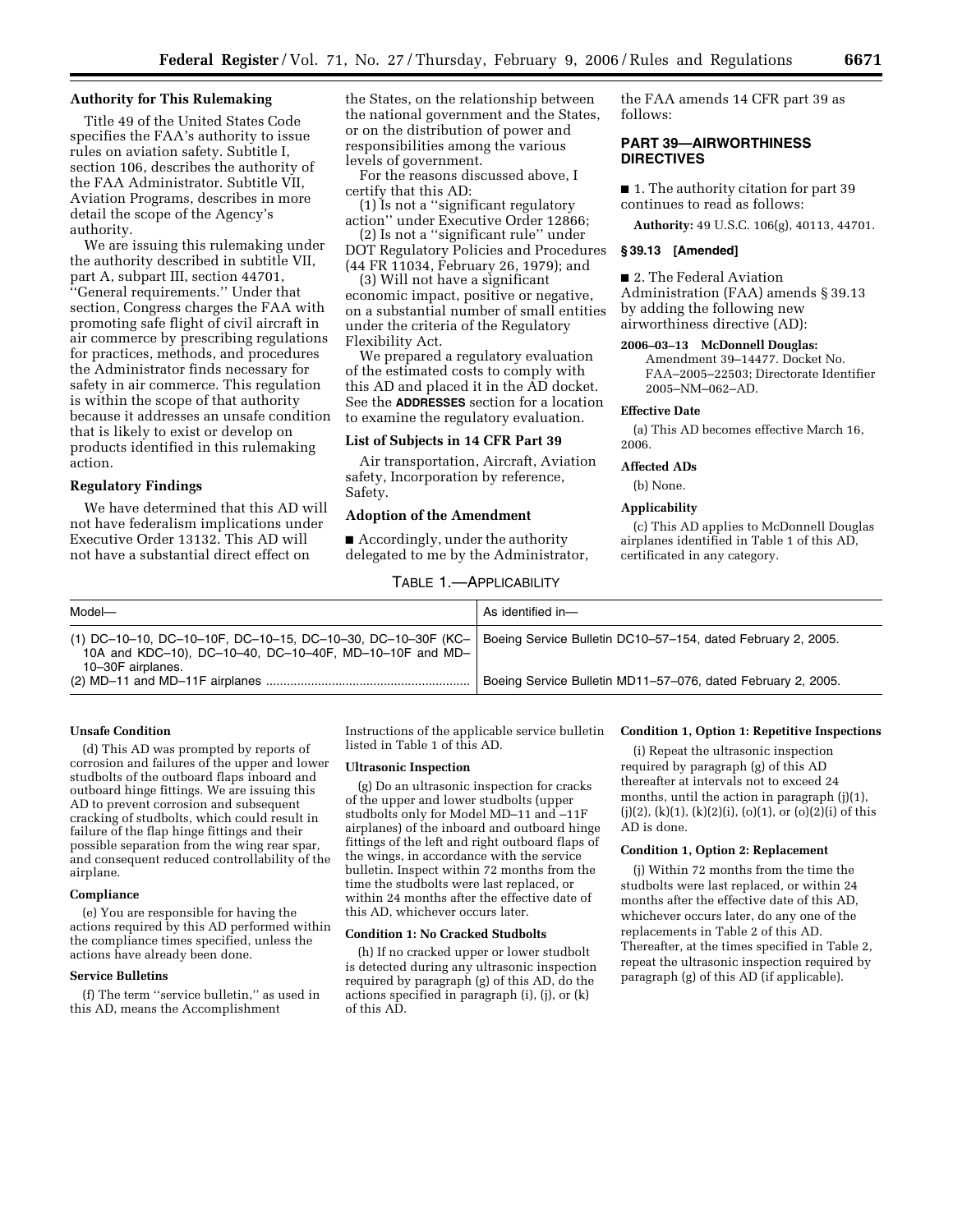| Replace the upper and lower studbolts (as ap-<br>plicable) of the inboard and outboard hinge fit-<br>tings with-                                                 | And repeat the ultrasonic inspection required<br>by paragraph (g) of this AD thereafter- | Accomplishing this replacement terminates-                                                      |
|------------------------------------------------------------------------------------------------------------------------------------------------------------------|------------------------------------------------------------------------------------------|-------------------------------------------------------------------------------------------------|
| $(1)$ New studbolts that have increased corrosion $\mathsf{R}$<br>protection in accordance with the service bul-<br>letin.                                       |                                                                                          | The repetitive inspection requirements of<br>paragraph (i), $(i)(3)$ , and $(i)(4)$ of this AD. |
| (2) Studbolts changed with protective treatment  <br>in accordance with a method approved by<br>the Manager, Los Angeles Aircraft Certifi-<br>cation (ACO), FAA. |                                                                                          | repetitive inspection requirements of<br>The<br>paragraph (i), (i)(3), and (i)(4) of this AD.   |
| (3) Equivalent studbolts in accordance with the<br>service bulletin.                                                                                             | At intervals not to exceed 24 months                                                     | None.                                                                                           |
| (4) Kept serviceable studbolts wet with sealant<br>in accordance with the service bulletin.                                                                      | At intervals not to exceed 24 months                                                     | None.                                                                                           |

# TABLE 2.—REPLACEMENT PARTS

#### **Condition 1, Option 3: Removal, Inspection(s), and Corrective Actions**

(k) Within 72 months from the time the studbolts were last replaced, or within 24 months after the effective date of this AD, whichever occurs later, remove the upper and lower studbolts (as applicable) of the inboard and outboard hinge fittings, and do a detailed inspection for corrosion of the upper and lower studbolts (as applicable), in accordance with the service bulletin.

**Note 1:** For the purposes of this AD, a detailed inspection is: ''An intensive examination of a specific item, installation, or assembly to detect damage, failure, or irregularity. Available lighting is normally supplemented with a direct source of good lighting at an intensity deemed appropriate. Inspection aids such as mirror, magnifying lenses, etc., may be necessary. Surface cleaning and elaborate procedures may be required.''

(1) If no corroded studbolt is found, before further flight, change the protective treatment of all upper and lower studbolts (as applicable) to give increased corrosion protection, in accordance with a method approved by the Manager, Los Angeles ACO, FAA. Accomplishing this change ends the repetitive inspection requirements of paragraph (i) of this AD.

(2) If any corroded studbolt is found, before further flight, install any studbolt identified in and in accordance with Table 2 of this AD, thereafter do the repetitive inspections (if applicable) in accordance with Table 2 of this AD, and do a magnetic particle inspection for cracks in any remaining studbolt in accordance with the service bulletin.

(i) If no cracked studbolt is found, before further flight, change the protective treatment of all remaining studbolts to give increased corrosion protection, in accordance with a method approved by the Manager, Los Angeles ACO, FAA. Accomplishing this change ends the repetitive inspection requirements of paragraph (i) of this AD.

(ii) If any cracked studbolt is found, before further flight, install any studbolt identified in and in accordance with Table 2 of this AD, and thereafter do the repetitive inspections (if applicable) in accordance with Table 2 of this AD.

#### **Condition 2: Cracked Studbolts**

(l) If any cracked studbolt is detected during any ultrasonic inspection required by paragraph (g) of this AD, before further flight, do the actions specified in paragraph (m), (n), or (o) of this AD.

## **Condition 2, Option 1: Removal, Inspection(s), and Corrective Actions**

(m) Remove any cracked upper and lower studbolt (as applicable) of the inboard and outboard hinge fittings, install any studbolt identified in and in accordance with Table 2 of this AD, do the repetitive inspections (if applicable) in accordance with Table 2 of this AD, and do a detailed inspection for corrosion of any remaining studbolts in accordance with the service bulletin.

(1) If no corroded studbolt is found, before further flight, do a magnetic particle inspection for cracks in any remaining studbolt in accordance with the service bulletin. If any crack is found, before further flight, install any studbolt identified in and in accordance with Table 2 of this AD and do the repetitive inspections (if applicable) in accordance with Table 2 of this AD.

(2) If any corroded studbolt is found, before further flight, install any studbolt identified in and in accordance with Table 2 of this AD, do the repetitive inspections (if applicable) in accordance with Table 2 of this AD, and do a magnetic particle inspection for cracks in any remaining studbolt in accordance with the service bulletin.

(i) If no cracked studbolt is found, before further flight, install any studbolt identified in and in accordance with Table 2 of this AD, and do the repetitive inspections (if applicable) in accordance with Table 2 of this AD.

(ii) If any cracked studbolt is found, before further flight, install any studbolt identified in and in accordance with Table 2 of this AD, and do the repetitive inspections (if applicable) in accordance with Table 2 of this AD.

#### **Condition 2, Option 2: Replacement**

(n) Replace all studbolts in accordance with paragraph (j) of this AD.

### **Condition 2, Option 3: Removal, Inspections, and Installation**

(o) Remove any cracked studbolt, install any studbolt identified in and in accordance with Table 2 of this AD, do the repetitive

inspections (if applicable) in accordance with Table 2 of this AD, and do a detailed inspection for corrosion of any remaining studbolt in accordance with the service bulletin.

(1) If no corroded studbolt is found, before further flight, do a magnetic particle inspection for cracks in any remaining studbolt in accordance with the service bulletin, and change the protective treatment of all remaining upper and lower studbolts (as applicable) to give increased corrosion protection in accordance with a method approved by the Manager, Los Angeles ACO, FAA. Accomplishing this change ends the repetitive inspection requirements of paragraph (i) of this AD.

(2) If any corroded studbolt is found, before further flight, install any studbolt identified in and in accordance with Table 2 of this AD, do the repetitive inspections (if applicable) in accordance with Table 2 of this AD, and do a magnetic particle inspection for cracks in any remaining studbolt in accordance with the service bulletin.

(i) If no cracked studbolt is found, before further flight, change the protective treatment of all remaining studbolts to give increased corrosion protection in accordance with a method approved by the Manager, Los Angeles ACO, FAA. Accomplishing this change ends the repetitive inspection requirements of paragraph (i) of this AD.

(ii) If any cracked studbolt is found, before further flight, install any studbolt identified in and in accordance with Table 2 of this AD, and do the repetitive inspections (if applicable) in accordance with Table 2 of this AD.

### **Alternative Methods of Compliance (AMOCs)**

(p)(1) The Manager, Los Angeles ACO, FAA, has the authority to approve AMOCs for this AD, if requested in accordance with the procedures found in 14 CFR 39.19.

(2) Before using any AMOC approved in accordance with § 39.19 on any airplane to which the AMOC applies, notify the appropriate principal inspector in the FAA Flight Standards Certificate Holding District Office.

### **Material Incorporated by Reference**

(q) You must use the applicable service bulletin in table 3 of this AD to perform the actions that are required by this AD, unless